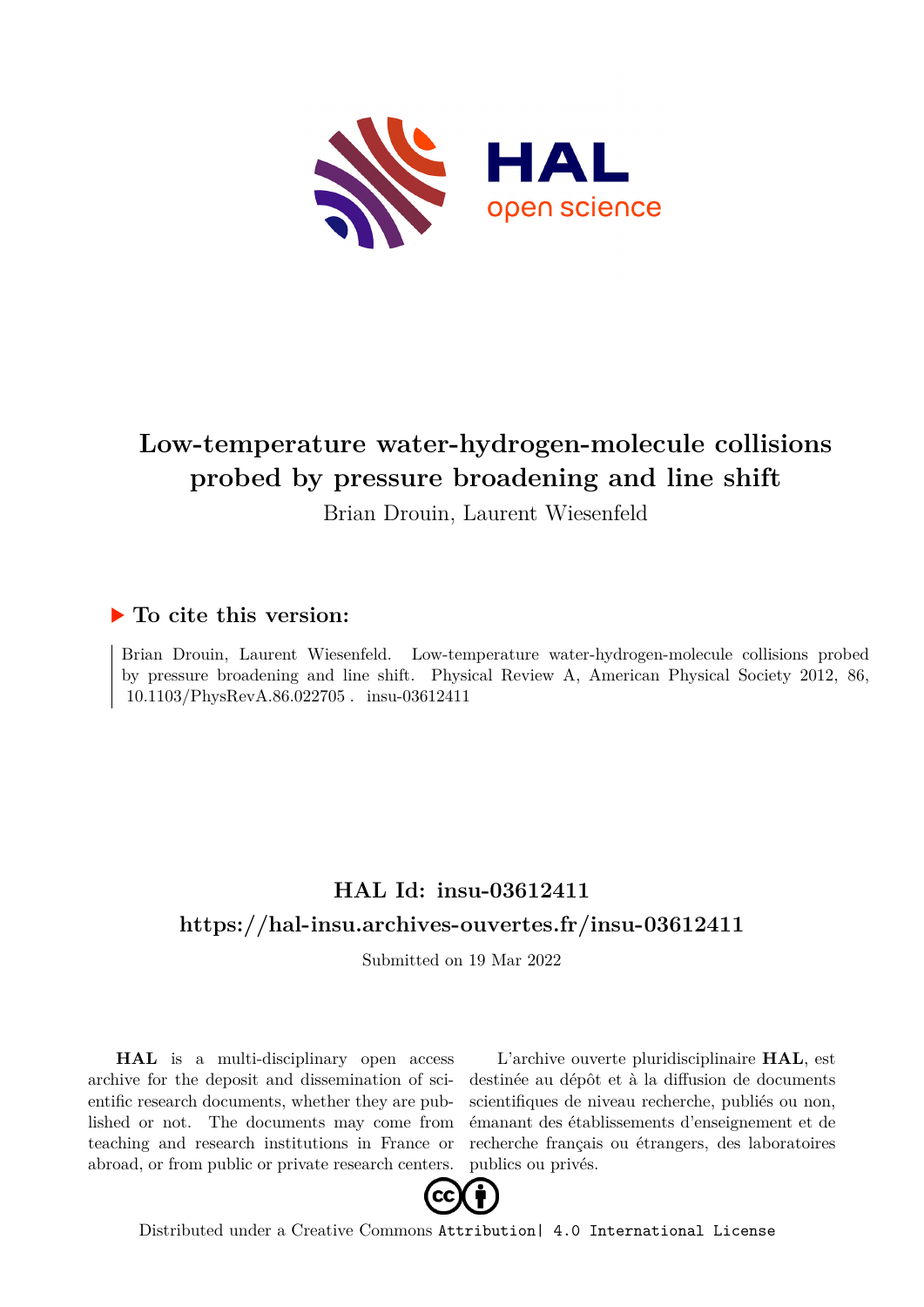#### **Low-temperature water–hydrogen-molecule collisions probed by pressure broadening and line shift**

Brian Drouin<sup>1</sup> and Laurent Wiesenfeld<sup>2</sup>

<sup>1</sup>*Jet Propulsion Laboratory, California Institute of Technology, Pasadena, California 91109-8099, USA* <sup>2</sup>*UJF-Grenoble 1/CNRS, Institut de Planetologie et d'Astrophysique de Grenoble (IPAG) UMR 5274, Grenoble F-38041, France ´* (Received 22 February 2012; revised manuscript received 18 May 2012; published 7 August 2012)

Theoretical H2O-H2 pressure broadening and line shifts are compared with experimental values for three water rotational transitions. These transitions, which occur at terahertz frequencies, are primary radiant coolants for collapsing interstellar clouds that contain water. They are observed by the submillimeter/FIR Herschel space observatory. Systematic effects in previous pressure-broadening measurements that were due to ortho-hydrogen to para-hydrogen conversion have been overcome, and the present results follow the expected behavior predicted by collision theory. The systemic error, discovered through comparisons between theory and experiments, is due to conversion of ortho hydrogen to para hydrogen by water ice below 40 K. This process occurs on a time scale very short compared to astrophysical processes and may be pertinent to ice-grain interactions in the interstellar medium.

DOI: [10.1103/PhysRevA.86.022705](http://dx.doi.org/10.1103/PhysRevA.86.022705) PACS number(s): 34*.*20*.*−b, 34*.*50*.*Ez, 95*.*30*.*Ky, 95*.*85*.*Fm

#### **I. INTRODUCTION**

Determining the relative density of water in its various isotopic forms with respect to molecular hydrogen in interstellar matter depends crucially on the quenching rate of the rotational levels of water by molecular hydrogen [1]. These quenching rates vary considerably with the spin state of H<sub>2</sub>. Quenching rates of H<sub>2</sub>O by para H<sub>2</sub> (pH<sub>2</sub>) with angular momentum restricted to  $j = 0$  are often 1 order of magnitude less effective than quenching by  $H_2$  with angular momentum  $j > 0$  and, in particular, by ortho  $H_2$  $(\text{OH}_2)$   $(j = 1)$  [2,3]. The goal of this effort is to precisely measure the respective roles of  $j = 0$  and  $j > 0$  molecular hydrogen in the quenching and line-broadening processes by means of a careful experimental setup and comparison with a large-scale theoretical simulation. We monitor the pressure-broadening and pressure-shift cross sections while controlling the spin state of  $H_2$ , which alternates between para  $I_{\text{tot}} = I_{\text{H}} + I_{\text{H'}} = 0$  and ortho  $I_{\text{tot}} = 1$  with rotational angular momenta  $j = 0, 1, 2, \ldots$ . We set up a comparison between theoretical predictions and experimental observations for the main terahertz (THz) transitions of both ortho and para  $H_2$ <sup>16</sup>O water, which are observed by the Herschel space observatory [4].

In this more detailed and carefully designed theoretical and experimental version, we will put special emphasis on the role of the spin conversion of  $H_2$ , from  $\delta H_2$ , to  $pH_2$ . This topic has been experimentally studied in some recent papers, with discussion emphasizing the role of  $O_2$  impurities in amorphous water [5–7]. The  $\mathrm{o}H_2$  to  $\mathrm{pH}_2$  abundance ratio (OPR) of nascent H2 on amorphous water has been measured at temperatures of importance for astrophysics [8]. All these papers, alongside many astrophysical models [9,10], strongly emphasize the necessity for modeling of the  $\delta H_2$  to  $pH_2$  conversion. The interplay of careful spectroscopic experiments and theoretical quantum computation provides new aspects on the  $H_2-H_2O$ interaction.

This paper is organized as follows: We describe in detail the experimental setup and results (Sec.  $\Pi$ ), the theoretical computations (Sec. III), and we finish with a discussion and conclusion (Sec. IV).

#### **II. EXPERIMENT**

Measuring the evolution of pressure broadening of water (or CO) by collisional cooling  $[11-13]$  with the ambient gas  $H<sub>2</sub>$  at a lower temperature reproduces reasonably well the conditions prevailing in many interstellar gases. A cryogenic gas apparatus designed for the injection of condensable gases and subsequent cooling of the injected gas to the bath temperature is utilized to measure spectroscopic properties of gases below their gas condensation temperatures. While the buffer gas pressure remains constant, the flowing gas condenses on the cell walls and is probed spectroscopically during its random walk through the buffer gas.

Previous measurements on hydrogen buffer gases exhibited strong departures from predicted collisional broadening at the lowest temperatures measured. Furthermore, a systematic bias in the gas temperature (compared to the cell temperature) was identified for the water-broadening dataset [13]. The systematic temperature bias was hypothesized to be due to direct heating of the gas by the warm injector needle, which must be maintained above 300 K for continuous water flow. In the previous paper, this injector protruded 3 cm into the buffer gas to reach an area 1 cm above the radiation path. For the present paper, a shroud was built to extend the cold cell walls down around the injector, leaving only 1 mm of hot metal inside the cold gas. Doppler width measurements of the 556-GHz water absorption feature confirmed a 1:1 correspondence of the gas and cell temperatures over the entire range of cell temperatures (20–250 K). Therefore, in the present paper, the cell temperature is taken as the gas temperature.

Krupnov [14] suggested the previously observed temperature dependence of the water-hydrogen broadening [13] may be due to preferential adsorption (cf. Ref.  $[15]$ ) of the  $\text{oH}_2$ component of the buffer gas into the amorphous water ice that forms continuously on the apparatus walls. This implies that the OPR may not be stable during the experiment and might explain the observed reductions in broadening since  $pH_2$  is a much weaker broadening gas. With no magnetic materials in the cell, the prior paper had assumed the OPR to be stable at the normal hydrogen  $(nH<sub>2</sub>)$  value of 3.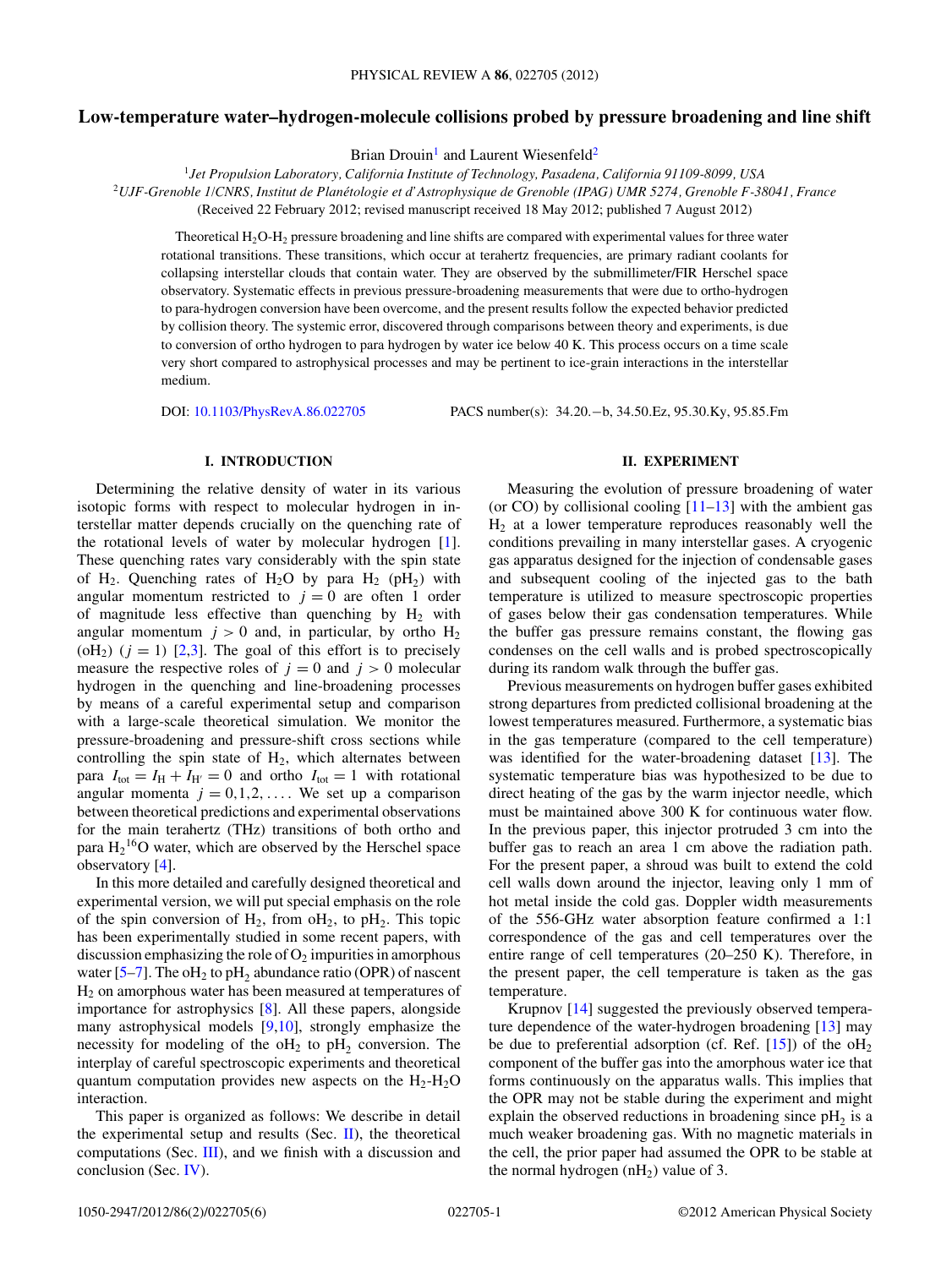To test Krupnov's hypothesis, experiments were performed with a variety of new conditions. First, a  $pH<sub>2</sub>$  generator was built, and broadening measurements for both  $nH_2$  and  $pH_2$ were performed across the temperature range, utilizing the same procedures as before. The results for  $nH_2$  above 40 K were entirely consistent with previous papers. However, upon closer examination, below 40 K, evidence of ortho-to-para conversion (OPC) of hydrogen became apparent. This is not entirely unexpected since water ice has been shown, at lower temperatures, to adsorb molecular hydrogen (not necessarily preferentially) and (internally) to convert the  $H_2$  to the  $j = 0$  (para) rotational level [16,17]. However, at these temperatures, temperature programed desorption (rather than thermal balance) was required to return the converted hydrogen to the gas phase. Also very recent experiments, available just after our previous series of experiments, confirm the OPC at 15 K (this paper also suggests that nascent molecular hydrogen, formed by recombination of H atoms in amorphous water ice, is initially statistical with an OPR of 3) [8]. Furthermore, below 28 K, preferential adsorption (as suggested by Krupnov) was also observable. Both effects were highly dependent on the water flow rate as well as the amount of time water had flowed (i.e., the ice deposition rate and ice thickness). The effects of these two processes were discerned from time-dependent differences in the water-hydrogen broadening as well as time dependence of the system pressure. With rapid water flow rates, the hydrogen gas pressure was observed to decrease linearly with time at temperatures below 28 K, and this was accompanied by an exponential decay of the pressure-broadened linewidth, which asymptotically approached values slightly higher than measured in purified  $pH<sub>2</sub>$ . This OPC thermalization was slow, occurring on time scales of minutes, however, the initial OPR change, upon injection of  $nH_2$  was rapid, presumably because the preferential adsorption proceeds rapidly in the ice that has been under vacuum, and further adsorption occurs more slowly at a rate proportional to the flow rate as fresh ice is collected.

Improvements in the optics for the THz beam enabled detection of the water absorptions at smaller concentrations than in previous papers. This enabled slower flow rates to be employed, flow rates which resulted in much thinner ice. Furthermore, the system was regularly warmed to room temperature and was evacuated until low water vapor pressures were attained (cleaned). The reduced flow and minimal ice layer slowed the OPC rates (to hours), and the OPR could be stabilized at or near the  $nH_2$  value. However, the preferential adsorption still occurred (to varying degrees) upon introduction of  $nH_2$  to the system. To verify stability of the OPR, measurements were performed through successive additions of nH<sub>2</sub>, followed by measurements performed between extractions of the same buffer gas in similar steps. The  $nH_2$  $(OPR = 3)$  measurements above 28 K were considered viable for the present dataset only if these two measurements agreed within the experimental precision. If the pressure broadening between the two series was different, the system was cleaned prior to any further measurements.

At the lowest temperatures  $(T < 28 \text{ K})$ , the adsorption effect was mitigated through addition of an excess of nH<sub>2</sub>, typically 2 orders of magnitude more than needed for the measurement. This excess gas rapidly fills the available pores

in the amorphous water ice, and the OPR changes slightly. Typically, the pressure reading stabilized at a value 1%–10% lower than the initial pressure. Immediately after this step, the pressure was reduced to the desired pressure for the measurement. The pressure broadening was then measured by repeating this process for different pressures. Unlike the data above 28 K, this procedure precludes the OPC stability test and must be considered a lower bound since the OPR may indeed be smaller than 3.

Before describing the new results in detail, it is pertinent to describe the physics of the gas-ice interaction elucidated by the new procedure through comparison with the older data taken in an icy system. Figure 1 shows data from Dick *et al.* [13] (plotted vs  $T_{cell}$ ) as gray triangles which *had* been assumed to have  $OPR = 3$ . Clearly the new data, which are believed to have OPRs of 3 (black circles) and 0 (green triangles), bracket the former dataset, which straddles the two OPR extremes at high and low temperatures. The solid black line is calculated as a H2O-H2 pressure-broadening cross section for *thermalized* H2, using the experimental parameters reported later that fit our new data. If the system contained sufficient amounts of a fast ortho-to-para converter, one would expect the data to always follow the *thermalized*  $H_2$  value (black line). Even though our new procedure demonstrates that the ice content is variable across the range for efficient conversion, they do not indicate strict adherence to efficient thermal conversion (notice the deviation between the gray data points and the black line). The new results do indicate that data reported in Dick *et al.* [13] were affected by the interaction with the large amounts of high-density amorphous ice in the system. Unfortunately, there are several temperature-dependent processes occurring in the system (1) OPC, (2) an amorphous water-ice phase change, and  $(3)$  H<sub>2</sub> adsorption. Amorphous water ice is in a low-density form above 68 K, below 68 K, it slowly transitions to a high-density form. Below 38 K, it is completely the high-density amorphous water ice [18]. Since all of the hydrogen adsorption and desorption studies have been



FIG. 1. (Color online) Pressure-broadening cross sections for  $J_{K_aK_c}$ : 1<sub>11</sub>-0<sub>00</sub> water in hydrogen with uncontrolled OPR shown as filled gray triangles [13], black circles: OPR =  $3$  and green diamonds:  $OPR = 0.$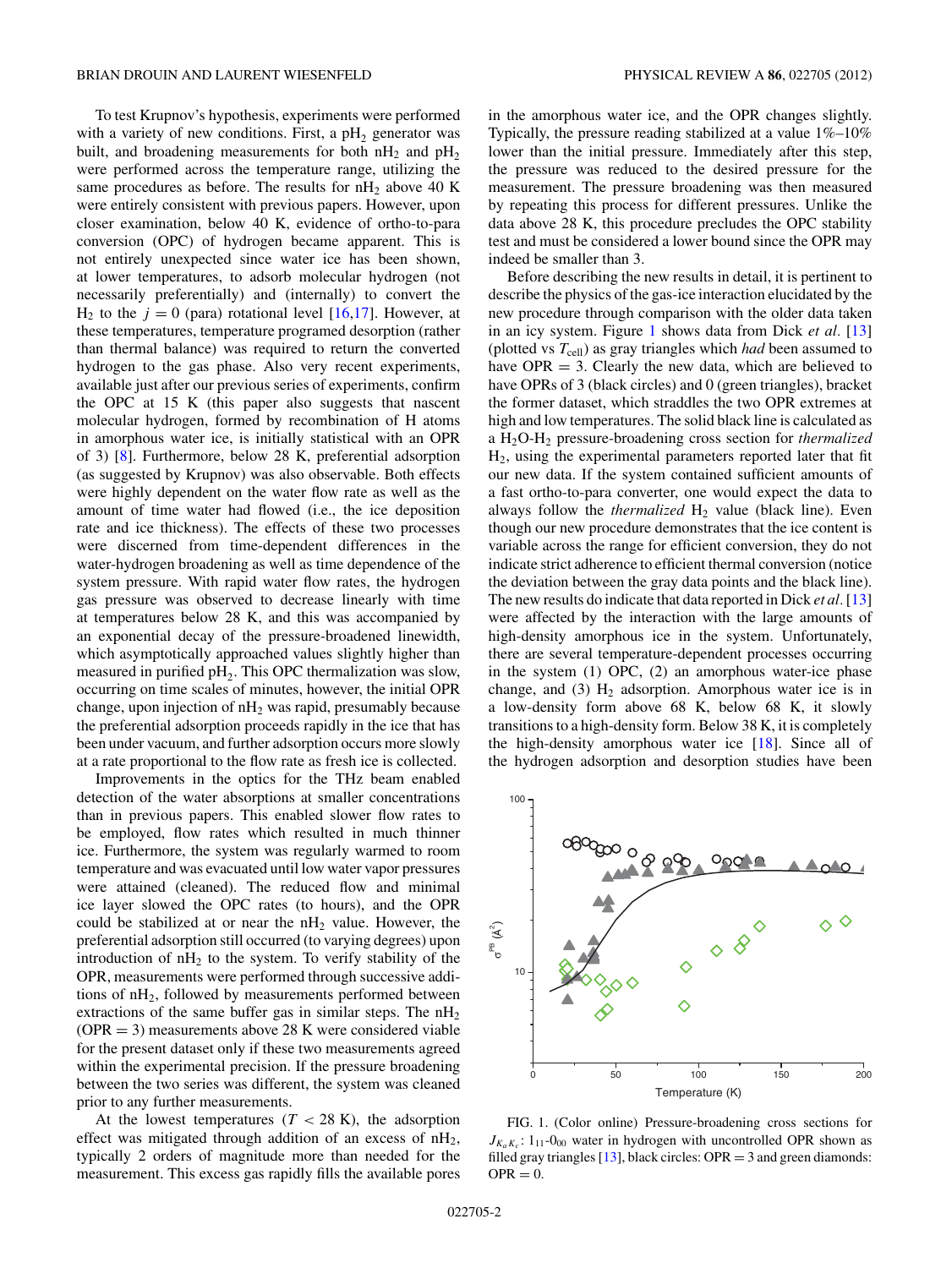performed below this transition temperature, the observed adsorption and conversion effects are attributed to the highdensity form of amorphous water ice. It is not clear whether the low-density form has any interaction with molecular hydrogen. All three of these phenomena occur within the temperature range at which the OPR changes most rapidly for thermalized molecular hydrogen in an icy environment. The only definitive statement that can be made through comparison of the thermal curve and previous (icy) data in Fig. 1 is that, above 40 K, the conversion and/or adsorption processes are not efficient.

The evidence for adsorption at the lowest temperatures indicates that the residence time of the molecular hydrogen within the ice lattice is also increased as the temperature is lowered. Adsorption and desorption experiments have shown that the emergent OPR of molecular hydrogen depends strongly on residence time in the solid phase. Indeed, it is during this time that the  $j = 1$  hydrogen molecules may come into close contact with large dipolar field gradients in the vicinity of water monomers in the lattice. With the present dataset, it is impossible to disentangle these different phenomena, and it certainly appears, from inspection of Fig. 1, that the effect is not just a simple temperature-dependent thermalization of the OPR. Temperature- and time-dependent experiments are possible, and these may distinguish between the preferential adsorption and the conversion mechanisms.

Despite the fascinating effects of low-temperature water ice on molecular hydrogen, the premise put forth in Dick *et al.* [13] remained open—How well do calculated collisional cross sections reproduce the experimental pressure-broadening data? The current effort, initiated following Krupnov's quick response [14] to the last experiments [13], has enabled a new dataset that is largely free from ice contamination. Furthermore, the new dataset is more robust, containing data with OPRs of both 3 and 0 as well as pressure-shift cross sections. This has enabled us to extend comparisons with the theoretical model to higher precision and has increased confidence in both experimental and theoretical results.

Utilizing the new procedures, a dataset of three water rotational transition pressure- broadening cross sections  $\sigma^{PB}(T)$  and pressure-shift cross sections  $\delta^{P\bar{S}}(T)$  for both nH<sub>2</sub> and  $pH_2$  has been collected in the temperature range of 20–250 K. The experimental values of pressure broadening and pressure shifts for  $pH_2$  and  $nH_2$  were determined via linear regression of the pressure-dependent differential linewidth or differential line-shift measurements determined from a deconvolution method [19] utilizing pairs of separate spectral scans. The natural spectral units (MHz*/*Torr) of the linewidth and line shift were converted to the units of cross sections  $(\text{\AA}^2)$ via

$$
\phi(T) = 0.447 \sqrt{T/\mu} \Delta \nu / \Delta p,\tag{1}
$$

where  $\Delta v$  is the Lorentzian half width at half maximum [for  $\phi(T) = \sigma^{PB}(T)$ ] or frequency shift [for  $\phi(T) = \delta^{PS}(T)$ ].

#### **III. THEORY**

In response to the concerns raised by the previous measurements [13], we have re-calculated the pressure-broadening cross sections utilizing the best available potential-energy surfaces (PESs) for  $H_2O-H_2$  [20,21]. These previous papers

reported broadening cross sections for two fundamental rotational transitions (levels of  $H_2O$  are usually denoted as  $J_{K_aK_c}$ : 0<sub>00</sub>-1<sub>11</sub> (para H<sub>2</sub>O) and 1<sub>01</sub>-1<sub>10</sub> (ortho H<sub>2</sub>O). Here, we extend this effort, both to include the transition  $1_{11}$ - $2_{02}$ and to include pressure-shift computations. To the best of the authors knowledge, this is the first computation of pressure shifts and comparisons with experiments, for a system of such a low symmetry [22]. Let us recall the pressure-broadening and ordinary cross-sectional formulas as put forward in Ref. [21]. *J* is the partial-wave total angular momentum,  $j_1, \tau_1$  are the water asymmetric rotor quantum numbers,  $j$  is the  $H_2$ rotational quantum number, and *α* represents all collision specific angular quantum numbers (recoupling and orbital angular momenta) with unprimed quantities before collision and primed quantities after collision,

$$
\phi^{\text{PB}}(j'_1 \tau'_1 j' \leftarrow j_1 \tau_1 j; E)
$$
\n
$$
= \frac{\pi}{k^2} \frac{1}{2j+1} \sum_{J' \alpha \alpha' \bar{\alpha} \alpha'} X(J, J', j_1, j'_1, j, j', \alpha, \bar{\alpha}, \alpha', \bar{\alpha'})
$$
\n
$$
\times \langle j_1 \tau_1 j \alpha | \mathbf{T}^J(E) | j_1 \tau_1 j \bar{\alpha} \rangle \langle j'_1 \tau'_1 j' \alpha' | \mathbf{T}^{J'}(E') | j'_1 \tau'_1 j' \bar{\alpha'} \rangle^*,
$$
\n(2)

and

$$
\sigma(j'_1 \tau'_1 j' \leftarrow j_1 \tau_1 j; E) = \frac{\pi}{k^2} \frac{1}{(2j_1 + 1)(2j + 1)} \sum_{j \alpha \alpha'} (2J + 1)
$$

$$
\times |(j'_1 \tau'_1 j' \alpha' | \mathbf{T}'(E_t) | j_1 \tau_1 j \alpha'|^2. (3)
$$

In Eqs. (2) and (3),  $\mathbf{T}^{J}(E) = 1 - \mathbf{S}^{J}(E)$  is the transition matrix at partial-wave total angular momentum  $J$ . The  $X(\cdot)$  function groups all angular coupling coefficients and parity terms.  $E_t$ ,  $E$ , and  $E'$  are the *total* energies, corresponding to the kinetic energy  $(\hbar k)^2/2\mu$ ,  $\mu$  being the collision reduced mass, and  $\hbar k$  being the momentum. Note that, for  $\phi^{\text{PB}}$ , the **T**-matrix elements are for *elastic*-scattering amplitudes, whereas, for inelastic scattering, the matrix elements are *inelastic*-scattering amplitudes.

The real part of  $\phi^{PB}$  yields  $\sigma^{PB}$ , the pressure-broadening cross section. It is related to the total inelastic cross sections (summed over all initial and final states) and to a difference of elastic amplitudes by means of the optical theorem [23]. The imaginary part  $\delta^{PS}$ , the pressure shift, cannot be simplified. Its computation is particularly sensitive to all details of both the PES and the convergence of the sum in Eq. (2). Indeed, it originates from a difference in the accumulated phase of the scattering amplitudes in the two elastic channels. Its computation is very time consuming, and reliability is not easily reached. Note also that it can be positive or negative, depending on the sign of the phase differences.

Those formulas have been used by summing the **S**-matrix elements provided by the quantum computations, performed by the MOLSCAT scattering code  $[24]$ . The MOLSCAT code was executed on the large clusters of the CIMENT Network [25], with 6 to 12 cores in parallel, thanks to the OpenMP recoding of MOLSCAT [24].

Energy of the levels were taken at  $E_{\text{rot}} = 23.79948(1_{01}),$ 37.153 84 (1<sub>11</sub>), 42.402 40 (1<sub>10</sub>), and 70.132 88 (2<sub>02</sub>) cm<sup>-1</sup>. For a given collision relative kinetic energy  $E<sub>k</sub>$ , the pressurebroadening cross sections  $\sigma^{PB}(E_k)$  and the pressure-shift cross sections  $\delta^{PS}(E_k)$  are determined. For the temperature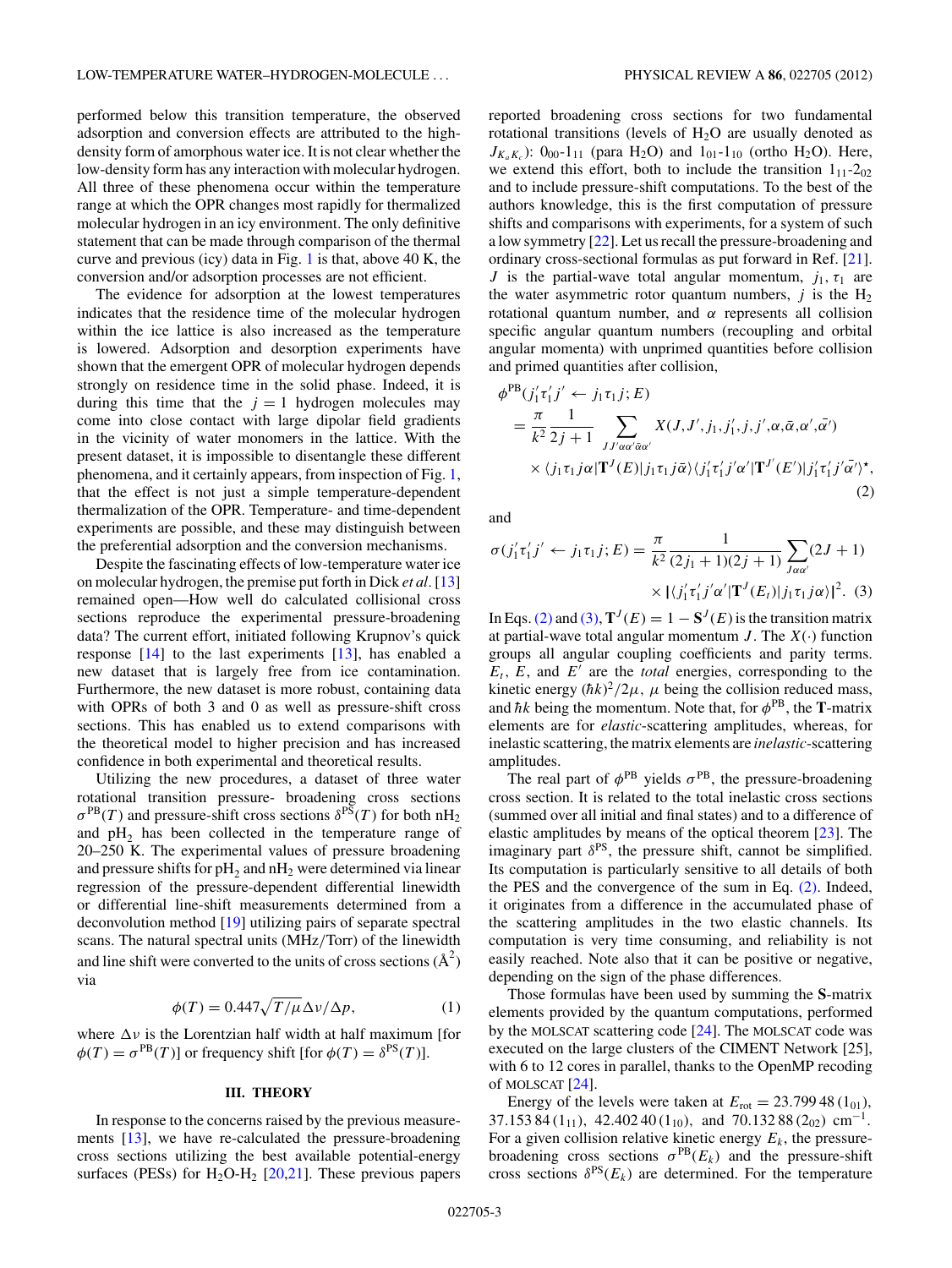dependence of these quantities, calculation of the Maxwellian distribution of collision energies for each temperature must utilize a large enough basis to follow all the resonances.

This basis contains finer energy steps  $\Delta E_k =$ 0.2 up to 0.5 cm<sup>-1</sup> for  $E_k \le 200$  cm<sup>-1</sup> and results in higher precision for the temperature-dependent cross sections. Also, we did *not* rely on the convergence of the usual  $\sigma_{\text{inelastic}}(E_k)$ to stop the summation in partial waves. Rather, we imposed angular momentum of water *J* to go up to  $J = 8$  up to  $E_k =$ 80 cm<sup>-1</sup> and  $J = 10$  afterwards. Also, we summed partial waves up to  $J<sup>total</sup> = 55$  by imposing very strict convergence of the *σ*elastic at the level of less than 1%. We checked that values converged for both pressure broadening and pressure shifts. The basis set was capped at  $E_{\text{rot}}(H_2O) < 1500 \text{ cm}^{-1}$ for all transitions. The pH<sub>2</sub> basis set was taken at  $j = 0.2$ throughout the computation. Results of any close-coupling computations involving  $pH_2$  have been shown repeatedly to crucially need that the  $j = 2$  pH<sub>2</sub> levels be included in the basis  $[21,26,27]$ . All included, for each  $E<sub>k</sub>$ , ten separate runs of close-coupling calculations were performed since the pressure-broadening and pressure-shift computations rely on **S** matrices taken at the same kinetic energy for all different channels involved, including those with varying  $j(H_2)$ .

#### **IV. RESULTS AND DISCUSSION**

Pressure broadening, pressure shift, and elastic and inelastic cross sections are each given as a function of  $E_k$  in Fig. 2. The scale of energy is the collision (kinetic) energy, hence, it is different for each of the cross sections depicted. Pressure broadening and pressure shifts, averaged over a Maxwellian distribution of  $E_k$  at temperatures 20 K  $\leq T \leq 250$  K are given in Fig. 3 for comparison with experimental values.

The usual resonance pattern is present for the  $\sigma(E_k)$ , and is particularly prominent for collisions with  $pH_2$ , both for elastic and inelastic scatterings as well as for pressure broadening and pressure shifts. Resonances are much less present for collisions with  $\delta H_2$  as has been noticed previously because of the interference of many partial waves at varying total angular momentum *J* for one single partial wave. However, the detailed resonance structures of  $\sigma(E_k)$  and of  $\sigma^{PB}(E_k)$ are not fully parallel (even if they are computed from exactly the same set of **S** matrices). We may relate that to the very structure of the sections: The kinetic energies being the same for the incoming (say  $1_{11}$ ) and outgoing (say  $2_{02}$ ) waves, the total energy is different for the two **T**-matrix brackets composing the pressure-broadening scattering probability, one being equal to  $E_t$  in Eq. (3) and the other not.

The magnitudes of the elastic and inelastic cross sections show that neither of the two contributions to  $\sigma^{PB}(E_k)$ , the inelastic nor the interference of elastic amplitudes [23], could be neglected, at least, in the resonance region. The complex detailed resonance structure of  $\delta^{PS}(E_k)$  for both oH<sub>2</sub> and pH<sub>2</sub> collisions underlines even more the necessity of very precise computation of the scattering amplitudes that interfere to give rise to the effects calculated here.

For each water transition, over 40 experimental data points (see symbols Fig. 3) or 30 theoretical data points were utilized in least-squares analyses to determine coefficients of the power-law expressions in Eq. (4), see Supplemental



FIG. 2. (Color online) Upper three panels: cross sections, computed for the para-H<sub>2</sub>O transition  $1_{11}$ -2<sub>02</sub> and lower three panels: the ortho-H<sub>2</sub>O transition  $1_{01}$ - $1_{10}$ . All panels: black lines: collision with  $\text{oH}_2$ ,  $j, j' = 1$ ; green lines: collisions with pH<sub>2</sub>,  $j, j' = 0$ . Panels (a), upper two sections: elastic  $1_{11}$  or  $1_{01}$  and inelastic excitation cross sections. Panels (b), pressure-broadening cross sections. Panels (c), pressure-shift cross sections.

Material [28]. Two parameters for each state are considered, a reference value  $[\phi_0 = \sigma_0^{PB}(j) \text{ or } \delta_0^{PS}(j)]$  at a given temperature and a temperature exponent. The reference temperature was chosen at  $T_0 = 20$  K,

$$
\phi(T) = \sum_{j=0,1,2} f_j \phi_0(T/T_0)^{n_j}.
$$
 (4)

The coefficient  $f_i$  represents the fractional state population for hydrogen. For theoretical data models, this value was fixed to unity for the calculated hydrogen colliding state and zero for all other states. For the experimental data and for the theoretical curves plotted in Fig. 3, the fractions are  $f_1 = 0.75$  for nH<sub>2</sub> or  $f_1 = 0$  for pH<sub>2</sub> (the  $f_3$  component of nH<sub>2</sub> is negligible for this temperature range and precision), and  $f_0$  and  $f_2$  fractions were calculated at each temperature utilizing Boltzmann statistics.

Although a minor fraction, the  $j = 2$  rotational state contributes to broadening parameters above 100 K. Without  $j = 2$ , the nH<sub>2</sub> and pH<sub>2</sub> experimental datasets would be independent, and  $j = 1$  parameters could be calculated from fitting of the  $nH_2$  and  $pH_2$  data directly to effective power laws. However, the non-negligible fraction of  $j = 2$  in  $nH_2$ would introduce systematic errors, such as an underestimation of the  $j = 1$  temperature dependence. Furthermore, some independent information on the broadening of  $j = 2$  is clearly present in the purified  $pH_2$  dataset, which shows minima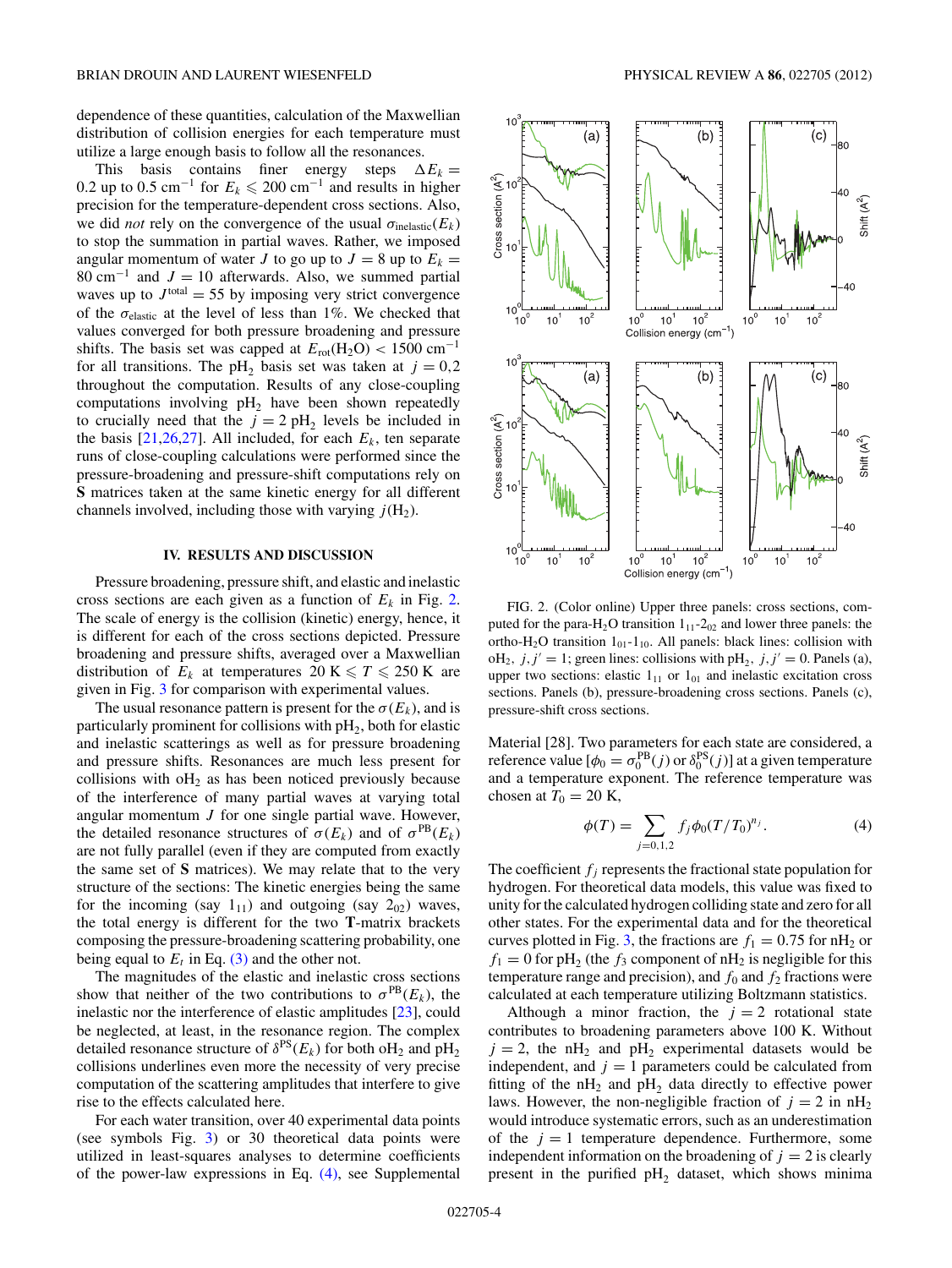

FIG. 3. (Color online) Upper panels: pressure broadening and lower panels: pressure shifts as a function of temperature for the indicated transitions. Lines, theory [via Eq.  $(1)$ ]. Symbols: experiment. Green lines and diamond symbols:  $pH_2$ . Black lines and circular symbols: nH2. See text for details. Note the different *y* scales for the various panels.

near 75 K—curvature that cannot be addressed with a single power law. The thermalized state populations for the  $j = 0, 2$ levels enable these minima to be described by two separate monotonic decreasing functions. We observed that the powerlaw parameter  $n_2$  of the  $j = 2$  level was generally correlated with the  $n_1$  parameter and only marginally improved the fit statistics. Furthermore, the values could be fixed to the  $j = 1$ values without changing the  $j = 1$  values significantly, so this was performed for the fits. Both values of the shift power-law expression for  $j = 2$  were similarly fixed to  $j = 1$  values.

The resulting expressions are given in Table I for the pressure-broadening cross sections and in Table II for the pressure-shift cross sections. These expressions (and the Boltzmann statistics for  $j = 0, 1, 2, 3$  H<sub>2</sub>) were utilized for the calculation of the thermalized hydrogen curve in Fig. 1. Values obtained for  $j = 0$  were consistent with values obtained from direct analysis of the  $pH<sub>2</sub>$  data below 75 K, and values obtained for  $j = 1,2$  were consistent with a  $j = 1$ value derived from that value and an aggregate value from a direct fit of the  $n_{12}$  data.

We display theoretical curves calculated under experimental conditions (Fig. 3) as well as the modeled power-law expressions in the  $j = 0, 1, 2$  basis (Tables I and II) for comparison. For  $pH_2$ , the black solid line is for  $pH_2$ ,  $j = 0$ , (but with the full  $j = 0.2$  basis). The dashed-dotted line is constructed by adding a contribution from  $pH_2$ ,  $j = 2$ . Since computational burden prevented a full calculation, the  $j = 2$ 

TABLE I. Theoretical and experimental pressure-broadening collision cross sections of hydrogen with water. Expressions are given for units of  $A^2$ . Theoretical values are fitted to calculated values between 20 and 82 K. The shaded rows contain values fitted to experimental data, and unshaded rows are values fitted to the theoretical data.

| $J'_{Ka'Kc'}$<br>$-J_{KaKc}$   | $\sigma^{\text{PB}}(T)$ -H <sub>2</sub><br>$(j = 0)$ |                     | $\sigma^{\text{PB}}(T)$ -H <sub>2</sub><br>$(j = 1)$ |                     |
|--------------------------------|------------------------------------------------------|---------------------|------------------------------------------------------|---------------------|
| $1_{01} - 1_{10}$ <sup>a</sup> | 21.6                                                 | $(T/20)^{-0.56}$    | 125.6                                                | $(T/20)^{-0.464}$   |
|                                | 16.9(2)                                              | $(T/20)^{-0.30(3)}$ | 110.1(13)                                            | $(T/20)^{-0.36(1)}$ |
| $1_{11} - 0_{00}$ <sup>a</sup> | 4.82                                                 | $(T/20)^{-0.269}$   | 84.5                                                 | $(T/20)^{-0.404}$   |
|                                | 8.5(8)                                               | $(T/20)^{+0.13(8)}$ | 80(2)                                                | $(T/20)^{-0.24(2)}$ |
| $2_{02} - 1_{11}$ <sup>a</sup> | 12.52                                                | $(T/20)^{-0.202}$   | 144.3                                                | $(T/20)^{-0.490}$   |
|                                | 14.9(5)                                              | $(T/20)^{-0.20(3)}$ | 99(2)                                                | $(T/20)^{-0.35(1)}$ |

<sup>a</sup>The variable  $n_2$  was fixed to the corresponding value of  $n_1$  for each transition. Values for  $\sigma_0^{PB}$  (*j* = 2) determined from the experimental data are 138(10), 84(8), and 114(5) for the  $1_{01}$ - $1_{10}$ ,  $1_{11}$ - $0_{00}$ , and  $2_{02}$ -1<sub>11</sub> transitions, respectively.

contribution was extrapolated from the  $\sigma_{\text{inelastic}}$  values' ratios in that range of energies. We implicitly assume thereby that, at the higher energies, the  $\sigma^{PB}$  is dominated by the inelastic behavior. Similar numbers would be computed if we assumed  $σ_{j=1}^{PB}(E)$  ∼  $σ_{j=2}^{PB}(E)$ .

Both experimental and theoretical cross-sectional data have several general features: (1) The high-temperature values for the three different water transitions all converge to similar values for  $nH_2$  and  $pH_2$  separately, (2) at the lowest temperatures, for  $pH_2$ , the cross section of the  $1_{11}$ -0<sub>00</sub> (the  $pH_2O$  ground state) transition departs from the other two transitions, and (3) at the lowest temperatures, for  $nH_2$ , all three transitions exhibit unique behavior, with the  $pH_2O$  ground state having the smallest cross section.

For the two transitions  $1_{11}$ -2<sub>02</sub> and  $1_{01}$ -1<sub>10</sub>, the agreement between experiment and theory for the pressure broadenings and pressure-shift cross sections is outstanding (within 30% nearly everywhere), both in interaction with  $j = 0$  and  $j = 1$ . Less favorable agreement is found for  $j = 0$  collisions and the  $0_{00}$ -1<sub>11</sub> transition (40%–80%). The  $j = 1$  interaction

TABLE II. Theoretical and experimental pressure-shift cross sections of normal and para hydrogen with water. Expressions are given for units of  $A^2$ . Theoretical values are fitted to calculated values between 20 and 82 K. The shaded rows contain values fitted to experimental data, and unshaded rows are values fitted to the theoretical data.

| $J'_{Ka'Kc'}$<br>$-J_{KaKc}$   |            | $\delta^{PS}(T)$ -H <sub>2</sub><br>$\delta^{PS}(T)$ -H <sub>2</sub><br>$(j = 1)$<br>$(j = 0)$ |             |                     |
|--------------------------------|------------|------------------------------------------------------------------------------------------------|-------------|---------------------|
| $1_{01} - 1_{10}$ <sup>a</sup> | 1.86       | $(T/20)^{-0.27}$                                                                               | 18.7        | $(T/20)^{-0.83}$    |
|                                | $-0.09(5)$ | $(T/20)^{+0.3(4)}$                                                                             | 11.0(3)     | $(T/20)^{-0.61(3)}$ |
| $1_{11} - 0_{00}$ <sup>a</sup> | 2.09       | $(T/20)^{-0.73}$                                                                               | $-6.49$     | $(T/20)^{-0.71}$    |
|                                | 4.8(2)     | $(T/20)^{-0.69(5)}$                                                                            | $-25.3(13)$ | $(T/20)^{-0.79(3)}$ |
| $2_{02} - 1_{11}$ <sup>a</sup> | $-6.44$    | $(T/20)^{-0.35}$                                                                               | $-4.71$     | $(T/20)^{-1.14}$    |
|                                | $-10.9(8)$ | $(T/20)^{-0.91(6)}$                                                                            | $-7.4(70)$  | $(T/20)^{-2.4(18)}$ |

<sup>a</sup>The variables  $\delta_0^{PS}(j = 2)$  and  $n_2$  were fixed to the corresponding values of  $\delta_1$  and  $n_1$  for each transition.